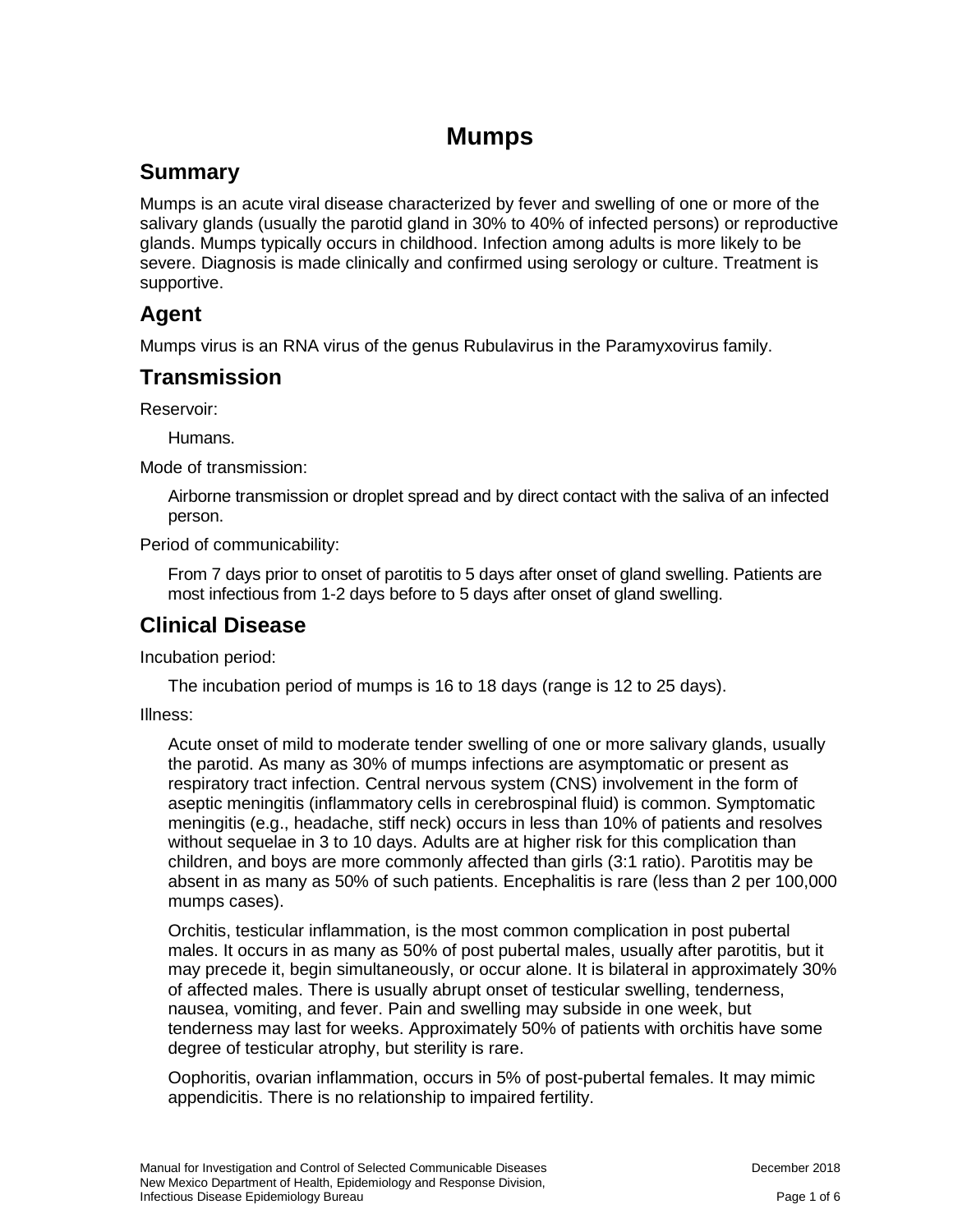Pancreatitis is infrequent, but occasionally occurs without parotitis. Hyperglycemia may occur but is transient and is reversible.

Other complications that may occur include thyroiditis, mastitis, arthritis, glomerulonephritis, myocarditis, and thrombocytopenia.

### **Laboratory Diagnosis**

- A swab from the parotid duct or other affected salivary gland ducts for viral isolation and/or reverse transcriptase-polymerase chain reaction (RT-PCR) testing is the preferred sampling method for mumps. Urine samples are no longer recommended. Mumps virus can also be detected from buccal swabs, throat washings, saliva or spinal fluid.
- If indicated for epidemiologic purposes, the New Mexico Department of Health Scientific Laboratory Division offers testing for the mumps virus by culture.
- Serum to test for mumps-specific IgM antibody should be collected within 5 days of illness onset. If the IgM antibody titer is negative, a second (convalescent) serum specimen for IgM antibodies is recommended 2--3 weeks after onset of signs (e.g., parotitis) or symptoms; a delayed IgM response has been observed in patients with confirmed cases of mumps, especially in vaccinated persons. The paired serum specimens also can be used to detect a significant rise (as defined by the testing kit instructions) in immunoglobulin G (IgG seroconversion) if measured by enzymelinked immunosorbent assay or a fourfold rise in titer if measured using plaquereduction neutralization assays or similar quantitative assay.
- A negative IgM result in vaccinated persons should not be used to rule out a mumps diagnosis. In the absence of another diagnosis, cases meeting the clinical case definition should be reported.
- Clinical samples should be obtained within 1-3 days after onset of parotitis.

### **Treatment**

Supportive.

### **Surveillance**

*Case Definition:* 

*Confirmed –*

- A positive mumps laboratory confirmation for mumps virus with reverse transcription polymerase chain reaction (RT-PCR) or culture in a patient with an acute illness characterized by any of the following:
	- o Acute parotitis or other salivary gland swelling, lasting at least two days
	- o Aseptic meningitis
	- o Encephalitis
	- o Hearing loss
	- o Orchitis
	- o Oophoritis
	- o Mastitis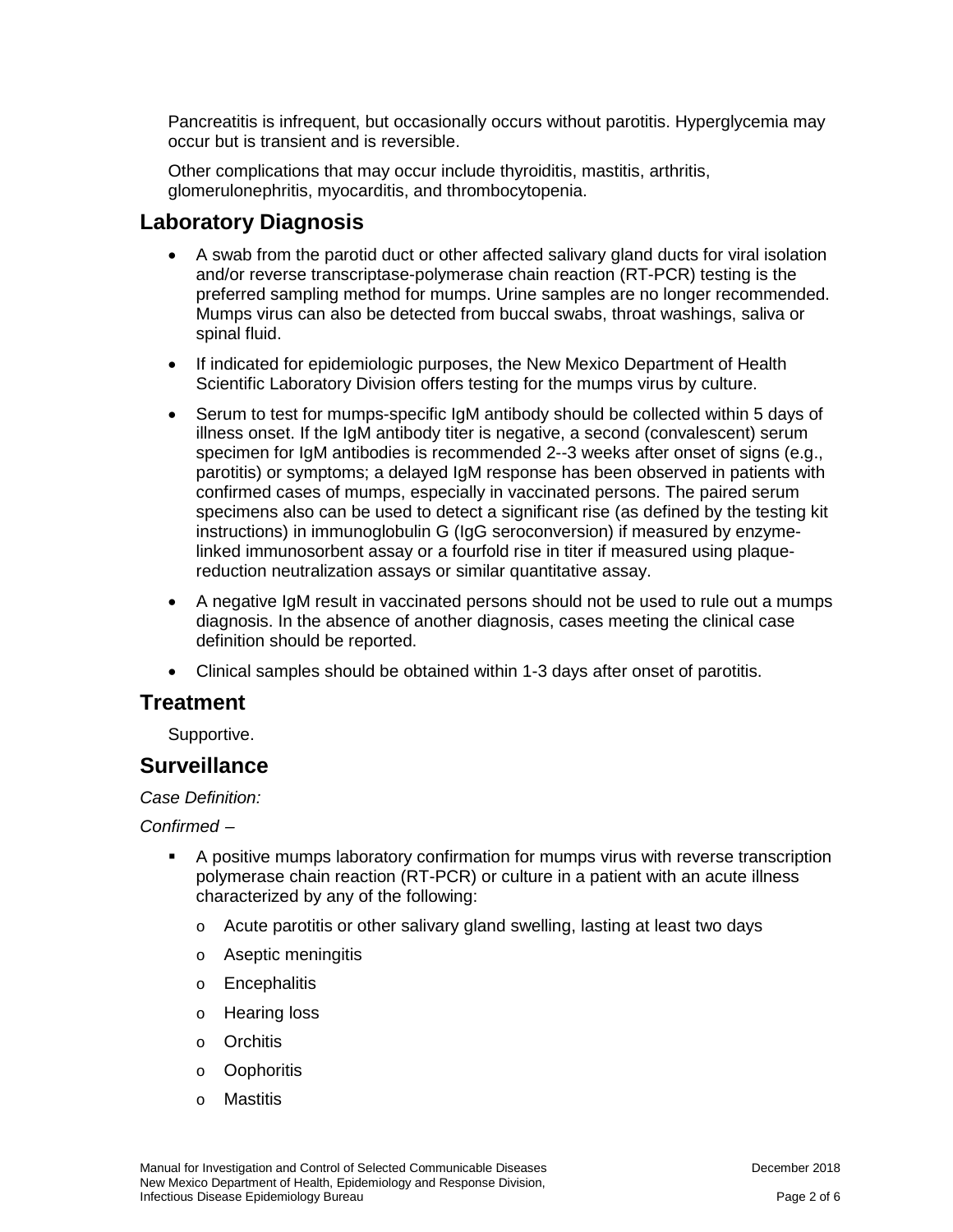o Pancreatitis

#### *Probable –*

- Acute parotitis or other salivary gland swelling lasting at least two days, or orchitis or oophoritis unexplained by another more likely diagnosis, and a person with a positive test for serum anti-mumps immunoglobulin M (IgM) antibody, OR
	- o A person with epidemiologic linkage to another probable or confirmed case or linkage to a group/community defined by public health during an outbreak of mumps.

#### *Suspect –*

- Parotitis, acute salivary gland swelling, orchitis, or oophoritis unexplained by another more likely diagnosis, OR
- a positive lab result with no mumps clinical symptoms (with or without epidemiological-linkage to a confirmed or probable case).

#### **Epidemiologic Classification for Internationally Imported and US-acquired Cases**

*Internationally imported case*: An internationally imported case is defined as a case in which mumps results from exposure to mumps virus outside the United States (US) as evidenced by at least some of the exposure period (12–25 days before onset of parotitis or other mumps-associated complications) occurring outside the US and the onset of parotitis or other mumps-associated complications within 25 days of entering the US and no known exposure to mumps in the US during that time. All other cases are considered US-acquired cases.

*US-acquired case:* A US-acquired case is defined as a case in which the patient had not been outside the US during the 25 days before onset of parotitis or other mumps-associated complications or was known to have been exposed to mumps within the US.

US-acquired cases are sub-classified into four mutually exclusive groups:

- *Import-linked case*: Any case in a chain of transmission that is epidemiologically linked to an internationally imported case.
- *Imported-virus case*: A case for which an epidemiologic link to an internationally imported case was not identified but for which viral genetic evidence indicates an imported mumps genotype (i.e., a genotype that is not occurring within the US in a pattern indicative of endemic transmission. An endemic genotype is the genotype of any mumps virus that occurs in an endemic chain of transmission (i.e., lasting ≥12 months). Any genotype that is found repeatedly in US-acquired cases should be thoroughly investigated as a potential endemic genotype, especially if the cases are closely related in time or location.
- *Endemic case*: A case for which epidemiological or virological evidence indicates an endemic chain of transmission. Endemic transmission is defined as a chain of mumps virus transmission continuous for ≥12 months within the United States.
- *Unknown source case*: A case for which an epidemiological or virological link to importation or to endemic transmission within the US cannot be established after a thorough investigation. These cases must be carefully assessed epidemiologically to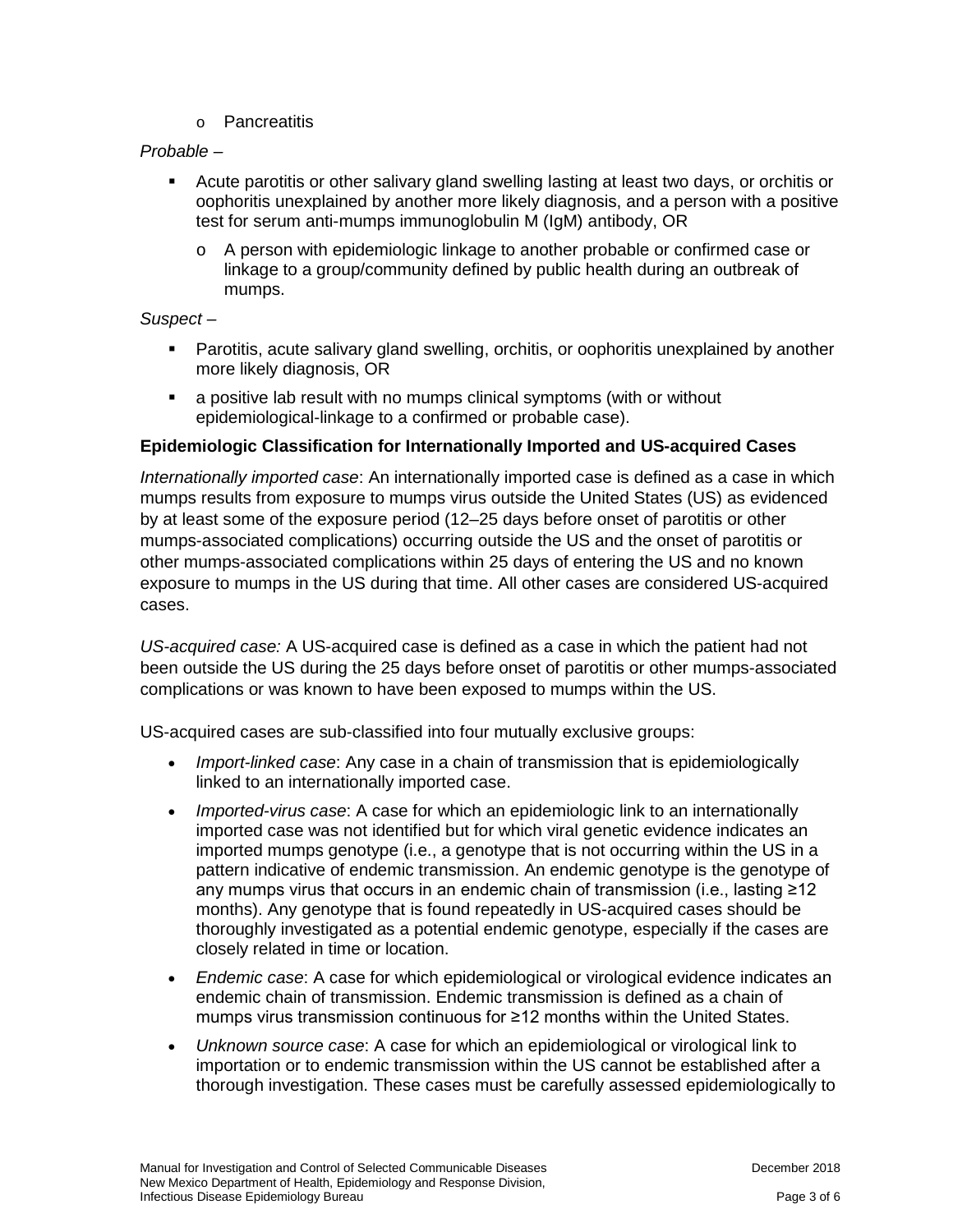assure that they do not represent a sustained US-acquired chain of transmission or an endemic chain of transmission within the US

Note: Internationally imported, import-linked, and imported-virus cases are considered collectively to be import-associated cases.

Reporting:

Report all suspected or confirmed cases of mumps to the Epidemiology and Response Division (ERD) at 505-827-0006. Information needed includes: patient's name, age, sex, race, ethnicity, home address, home phone number, occupation, and health care provider.

Case Investigation: Complete the CDC Mumps Surveillance Worksheet and mail to the Epidemiology and Response Division, P.O. Box 26110, Santa Fe, New Mexico 87502- 6110, or fax to 505-827-0013. Investigation information should also be entered in NM-EDSS per established procedures.

### **Control Measures**

- 1. Case management
	- 1.1. Isolation: Droplet precautions for five days after onset of gland swelling. Exclusion from school, child care, and workplace for five days after onset of gland swelling.
	- 1.2. Prophylaxis: Not applicable.
- 2. Contact management
	- 2.1. Quarantine: Exclusion of exposed susceptible persons from school or daycare from day 12 through day 25 after exposure if other susceptible persons are present.
	- 2.2. Prophylaxis:

2.2.a Complete immunization if not fully immunized (See table below). In an outbreak setting, excluded students can be readmitted immediately after immunization. Students who are exempted from mumps immunization should be excluded until at least 26 days after the onset of parotitis in the last person with mumps in the affected school.

2.2.b Immune globulin (IG) is not recommended or effective.

3. Prevention

Immunization: Routine immunization with the modified live virus vaccine at 12-15 months of age with a booster before school entry (e.g., 4-6 years of age), in the form of measles/mumps/rubella (MMR) vaccine or measles/mumps/rubella/varicella (MMRV) vaccine. Immunization or documentation of immunity is recommended for health care providers and for school personnel. See table below for vaccination recommendations.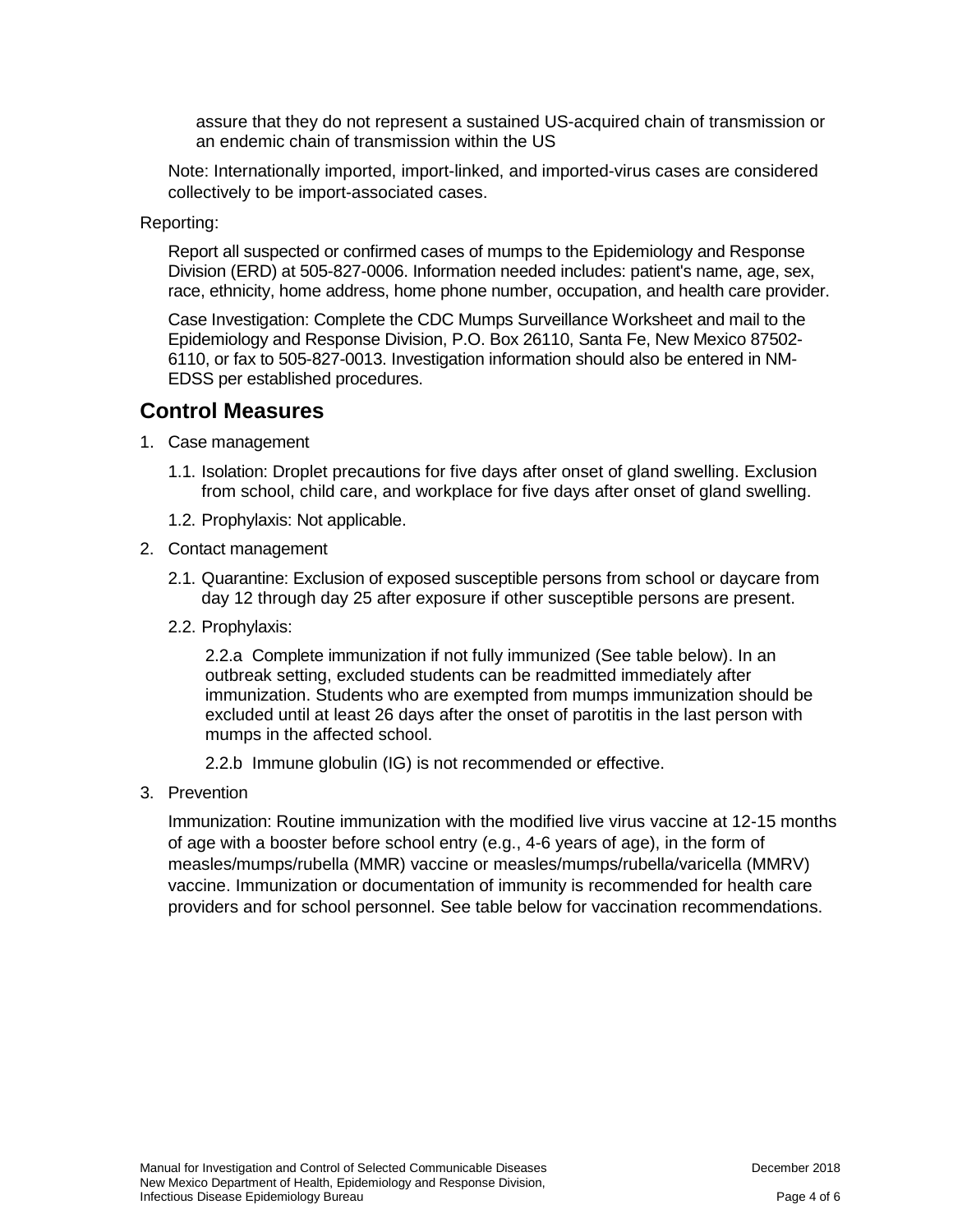### **Acceptable Presumptive Immunity to Mumps**

- 1. Laboratory evidence of immunity by serum IgG
- 2. Documentation of physician-diagnosed mumps
- 3. Birth before 1957
- 4. Documentation of adequate vaccination
- Adequate vaccination is now defined as one dose of a live mumps virus vaccine for preschool-aged children and adults *not* at high risk.
- Adequate vaccination is now two\* doses of a live mumps virus vaccine instead of one dose for
	- $\triangleright$  School aged children (i.e. K-12)
	- $\triangleright$  Adults at high risk (i.e. persons who work in health care facilities, international travelers, students at post-high school educational institutions).
- Adequate vaccination for health care workers
	- $\triangleright$  Person born during or after 1957 without other evidence of immunity: two\* doses of a live mumps virus vaccine.
	- $\triangleright$  Persons born before 1957 without other evidence of immunity: consider recommending one dose of a live mumps virus vaccine.
- Adequate vaccination for outbreak settings
	- $\triangleright$  Children aged 1-4 years and adults at low risk: if affected by the outbreak, consider a second\* dose live mumps virus vaccine.
	- $\triangleright$  Health care workers born before 1957 without other evidence of immunity: strongly consider recommending two\* doses of live mumps virus vaccine.

\* Minimum interval between doses is 28 days.

## **Managing Mumps in Child Care Centers**

- Exclude symptomatic child from child care for five days from onset of gland swelling.
- Review the immunization status of all children in the facility to assure they have received their first mumps vaccination. Those not adequately immunized should be referred to their clinician.

### **References**

American Academy of Pediatrics. In: Kimberlin, DW, et al eds. Red Book: 2018 Report of the Committee on Infectious Diseases. 31st ed. Itasca, IL: American Academy of Pediatrics; 2018.

Heymann D, ed. Control of Communicable Diseases Manual. 19<sup>th</sup> ed. Washington, DC: American Public Health Association; 2008.

Centers for Disease Control and Prevention. *Epidemiology and Prevention of Vaccine-Preventable Diseases*. William Atkinson, MD, MPH; Charles (Skip) Wolfe; Jennifer Hamborsky, MPH, CHES, eds. 12th ed. Washington DC: Public Health Foundation, May 2012.